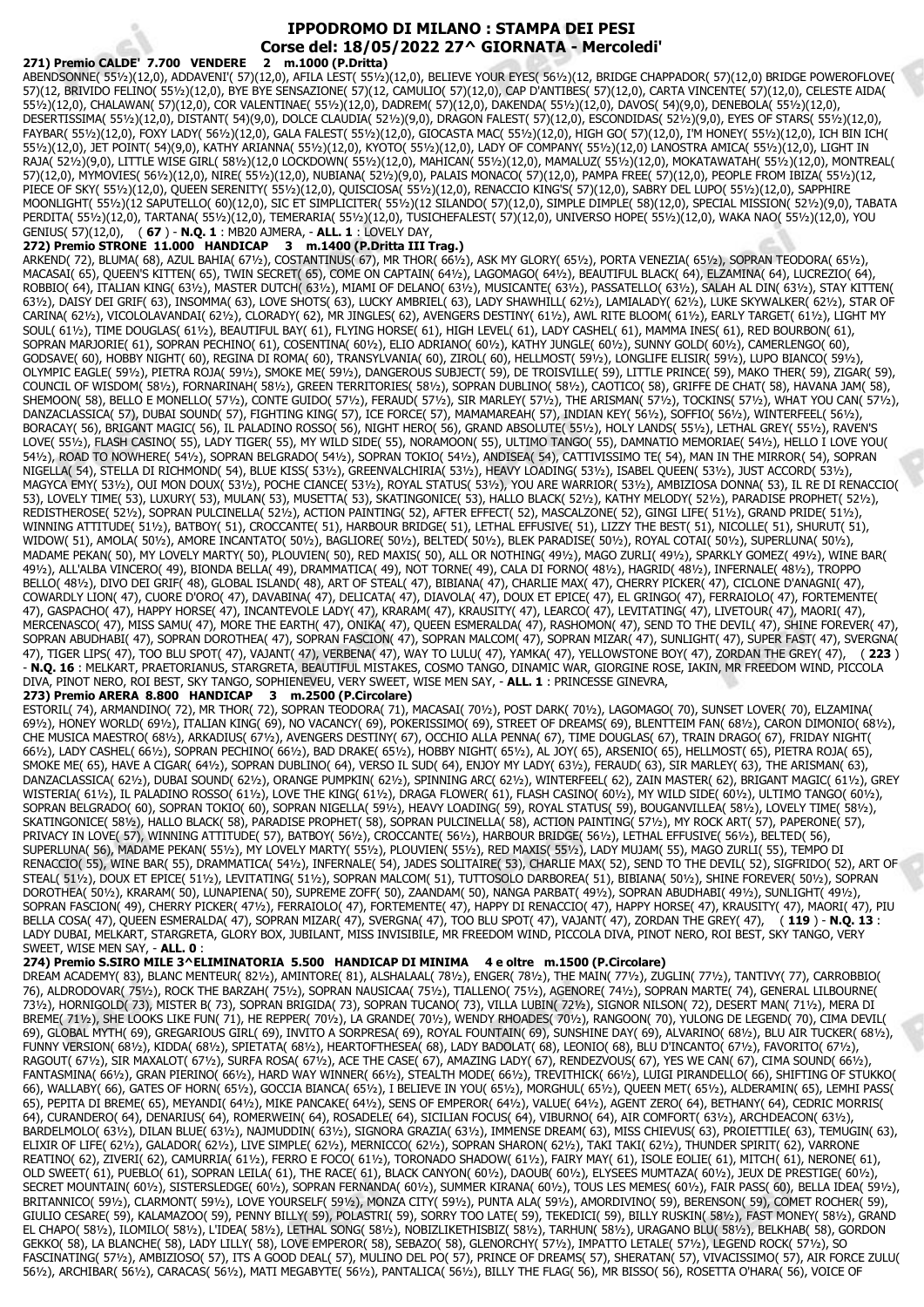DRAGON( 56), VOLUNTARY( 56), ZOBEN( 56), AUREL( 55½), CANDIDE MENTEUR( 55½), KARTERO( 55½), COMING UP( 55), CORRUPTION( 55), ENDPLATE( 55), GALATEO D'ARCADIA( 55), HOT TO HANDLE( 55), LOVEME( 55), MAGIA( 55), POSTINO VOLANTE( 55), SIGNORA GIANNA( 55), SOPRAN CHRIS( 55), COLORATURA SOPRANO( 54½), IDA CHICKEN( 54½), TRAFALGAR( 54½), BIZ HONOR( 54), RANGER FULL( 54), RENACCIO SILENCE( 54), THOUSAND GRANDS( 54), ANGRY DUFFY( 53½), BATELLIK( 53½), DUCHESSA D'ALBA( 53½), FILIP( 53½), GAGLIARDO( 53½), LULLABY( 53½), NATHAN MISTERY( 53½), VIVINCA OLLOLAESA( 53½), ZELGA( 53½), ASPROMONTE( 53), BEAUTIFUL AISHA( 53), FIGLIA DI CAMELOT( 53), PECCISE( 53), AMATRICE ROMANA( 52½), BEAUTIFUL BLONDE( 52½), GOOD GIRL( 52½), SOPRAN MANNY( 52½), ZINGARO( 52½), LIRAL( 52), SOFFIO AL CUORE( 52), ARON SECRET( 51½), CAPO SAN MARTINO( 51½), CHE L'INSE( 51½), GINGER E FRED( 51½), KELPIE( 51½), LE NOIR DESIR( 51½), SIGNOR ESSE( 51½), BEAUTIFUL GREY( 51), EMPEROSE( 51), MULDOON( 51), OSTENTATION( 51), PAKISTANA( 51), ADMIRAL FORCE( 50½), FERA( 50½), ALESSIA JET( 50), TIN CUP( 50), UNSELFISH( 50), VIBRANT SPIRIT( 50), COSIFANTUTTE( 49½), FERAGUST( 49½), FIGHT AND FIGHT( 49½), POLO SUD( 49½), FLYING FAIRY( 49), PESA VEGGIA( 49), TANGO ROUISIANO( 49), DIABOLO JAMES( 48½), FROZEN NIGHT( 48½), JEDI MASTER( 48½), SOME OTHER TIME( 48½), GIPSY QUEEN( 48), HAPPY STARLIGHT( 48), STRYCHNOS( 48), ISABEL DI BREME( 47½), CHEFETNELFOS( 47), CREEK ISLAND( 47), DON'T COMPLAIN( 47), DRAGON SHADOW( 47), DRIVE ME HOME( 47), FAIRY RULES( 47), INASPECT( 47), LADY MAGIC( 47), LIKE NOWHERE ELSE( 47), MANY KISSES( 47), NAMELESS( 47), REVOLUTION ROCK( 47), SEMPLICIONE( 47), SHARKATTACK( 47), SOPRAN ZAFFIRA( 47), WALK WITH ME( 47), ( **263** ) - **N.Q. 12** : GOONER BOY, BORA DEI GRIF, BURNING LAKE, FORTUNINO, HAPPY WIND, LILIANA GOLD, LIMARO PROSPECT, PEARL OF IRELAND, PETITE MALLE, PIZZO FALCONE, RESIDENT EVIL, SPICY KISS, - **ALL. 0** :

#### **275) Premio GERNO 5.500 RECLAMARE 4 e oltre m.1800 (P.Circolare)**

ADMIRAL FORCE( 53)(5,0), AGENORE( 55)(7,0), AGENT ZERO( 55)(7,0), AIR COMFORT( 55)(7,0), AIR FORCE ZULU( 54½)(4,0), ALDERAMIN( 53½)(7,0), ALDRODOVAR( 55)(7,0), ALLIMAC( 55)(7,0), ALSHALAAL( 58)(7,0), ALVARINO( 55)(7,0), AMAZING LADY( 53½)(7,0), AMBIZIOSO( 55)(7,0), AMICA MIA( 57½)(7,0), AMINTORE( 59)(7,0), AMORDIVINO( 56½)(6,0), ANCALENA( 53½)(7,0), ANGRY DUFFY( 52½)(4,0), ANNA DEI MIRACOLI( 53½)(7,0 ANTARKTIKA CSCS( 51½)(5,0), ARCHDEACON( 55½)(5,0), ARCHIBAR( 54)(6,0), ARKAN SHOW( 53½)(7,0), ARON SECRET( 55)(7,0), ASPROMONTE( 52)(4,0), BALDISSERO( 56)(4,0), BARBARICINA( 53½)(7,0), BEACH COSTELLATION( 58)(7,0 BEAUTIFUL AISHA( 50½)(4,0), BEAUTIFUL GREY( 55)(7,0), BELKHAB( 54½)(4,0), BERENSON( 57½)(7,0), BETHANY( 56)(7,0), BETTER DAY( 51½)(5,0), BILLY RUSKIN( 55)(7,0), BIZ HONOR( 54½)(4,0), BORA DEI GRIF( 53½)(7,0), BRIDGE JAZZARAAT( 55)(7,0), BRITANNICO( 57½)(7,0), BURNING LAKE( 57)(7,0), CAMURRIA( 56)(7,0), CANDIDE MENTEUR( 57½)(7,0), CAPO SAN MARTINO( 57½)(7,0) CAPOTEMPESTA( 57)(7,0), CARESER( 55)(7,0), CAT DELLE ROSE( 55)(7,0), CAVALLA SELVAGGIA( 56)(7,0) CEDRIC MORRIS( 55)(7,0), CHAPPY BROS( 55)(7,0), CHE L'INSE( 56)(7,0), CIMA DEVIL( 59)(7,0), CIMA SOUND( 57½)(7,0), CLARMONT( 57½)(7,0), COLORATURA SOPRANO( 53½)(7, COMET ROCHER( 53½)(7,0), CREEK ISLAND( 52)(4,0), CROSS THE LINE( 53½)(7,0), CROSSDREAM( 55)(7,0), DAOUB( 57½)(7,0), DIABOLO JAMES( 55)(7,0), DOESN'T MAKE SENSE( 56)(7,0 DON'T COMPLAIN( 52)(4,0), DRAGON SHADOW( 55)(7,0), DREAM ACADEMY( 61)(7,0), DRIVE ME HOME( 50½)(4,0), DUCHESSA D'ALBA( 53½)(7,0), ELIXIR OF LIFE( 55)(7,0), ELYSEES MUMTAZA( 56)(7,0), EMPEROSE( 55)(7,0), EXCLUSIVELY JEWELL( 53½)(7, FAIR PASS( 51½)(5,0), FAIRY MAY( 57½)(7,0), FAIRY RULES( 53)(5,0), FALABRAC( 53)(5,0), FAST MONEY( 55)(7,0), FAVORITO( 55)(7,0), FERAGUST( 55)(7,0), FERRO E FOCO( 55)(7,0), FICUS JODE( 52)(4,0), FIGHT AND FIGHT( 55)(7,0), FIGLIA DI CAMELOT( 52½)(6,0 FILIP( 55)(7,0), FORTUNINO( 55)(7,0), FROZEN NIGHT( 53½)(7,0), FRUTIREU( 55)(7,0), FUNNY VERSION( 55½)(7,0), GALADOR( 55½)(5,0), GALATEO D'ARCADIA( 55)(7,0) GATES OF HORN( 55)(7,0), GINGER E FRED( 55)(7,0), GIULIO CESARE( 52)(4,0), GLENORCHY( 55½)(5,0), GLOBAL MYTH( 61)(7,0), GOCCIA BIANCA( 58½)(6,0), GOLDFINGER( 56)(5,0), GOOD GIRL( 56)(7,0), GOONER BOY( 55)(7,0), GRAND EL CHAPO( 55)(7,0), GREGARIOUS GIRL( 53½)(4,0), HAPPY STARLIGHT( 53½)(7,0), HAPPY WIND( 55)(7,0), HARD WORKER( 58)(7,0), HE REPPER( 60)(7,0), HEARTFIELD( 55)(7,0), HEARTOFTHESEA( 61)(7,0), HORNIGOLD( 59)(7,0), HOT TO HANDLE( 57½)(7,0), I AM ALONE( 57½)(7,0), I BELIEVE IN YOU( 54½)(4,0) IDA CHICKEN( 56)(7,0), IL CARBONARO( 58)(7,0), IL MALESE( 55)(7,0), IMMENSE DREAM( 57½)(7,0), IMPATTO LETALE( 53½)(4,0), INASPECT( 50½)(4,0), INFINITY FOCUS( 59)(7,0), INVITO A SORPRESA( 59)(7,0) ISABEL DI BREME( 53½)(7,0), ITS A GOOD DEAL( 50½)(4,0), JEALOUS GUY( 55)(7,0), JEDI MASTER( 53)(5,0), KARTERO( 57½)(7,0), KELPIE( 55)(7,0), KING WINKER( 53)(5,0), KYLLWIND( 55)(7,0), LA BLANCHE( 53½)(7,0), LA GRANDE ASSENTE( 51½)(5,0 LADY BADOLAT( 56½)(7,0), LADY MAGIC( 51½)(5,0), LE NOIR DESIR( 53)(5,0), LEGEND ROCK( 54)(5,0), LEONIO( 54)(6,0), LETHAL SONG( 56)(7,0), LIKE NOWHERE ELSE( 53)(5,0) LILIANA GOLD( 53½)(7,0), LIMARO PROSPECT( 53)(5,0), LITIGIOUS LOVE( 50½)(4,0), LIVE SIMPLE( 57½)(7,0), LOSAK( 57½)(7,0), LOVE EMPEROR( 57½)(7,0), LOVEME( 53)(5,0), LUIGI PIRANDELLO( 55)(7,0), LULLABY( 58)(7,0), MAEVA DI BREME( 59½)(7,0), MAITRE RENARD( 56)(7,0), MANY KISSES( 50½)(4,0), MATI MEGABYTE( 55)(7,0), MAXI MARKET( 52)(4,0), MENEE TONY( 55)(7,0), MERNICCO( 52)(4,0), MEYANDI( 55)(7,0), MIKE PANCAKE( 57½)(7,0), MISS CHIEVUS( 56)(7,0), MISTER B( 61)(7,0), MONZA CITY( 53½)(7,0), MORGHUL( 60)(7,0), MULDOON( 55)(7,0), MYSTIC KNIGHT( 57½)(7,0), NAJMUDDIN( 55)(7,0), NAMELESS( 53½)(7,0), NATHAN MISTERY( 53)(5,0), NOBIZLIKETHISBIZ( 54)(6,0), OLD SWEET( 56)(7,0), OSTENTATION( 53)(4,0), OURAGAN GRIS( 52)(4,0), PAJARETTO( 55)(7,0), PANTALICA( 53½)(7,0), PANTHER RUN( 55)(7,0), PEARL OF IRELAND( 50½)(4,0) PECCISE( 57½)(7,0), PERSIAN SUN( 57½)(7,0), PESA VEGGIA( 56)(7,0), PETITE MALLE( 53½)(7,0), PINKY GUY( 61)(7,0), POLASTRI( 55½)(7,0), POSILLIPO( 54½)(4,0), PRINCE OF DREAMS( 58)(7,0), PRINCIPESSA AISHA( 56)(7,0) PRIVATE SOLDIER( 55)(7,0), PROIETTILE( 55)(7,0), PUNTA ALA( 55½)(7,0), QUEEN MET( 53½)(7,0), RAGOUT( 55)(7,0), RAJCOUN( 55)(7,0), RANGER FULL( 53½)(7,0), RANGOON( 59)(7,0), REGINA DI QUADRI( 53)(4,0), RENACCIO SILENCE( 55)(7,0), RENDEZVOUS( 55)(7,0), RESIDENT EVIL( 52)(4,0), ROCOLETT( 57½)(7,0), ROMERWEIN( 58)(7,0), ROSADELE( 56½)(6,0), ROSETTA O'HARA( 53½)(7,0), ROYAL FOUNTAIN( 56)(7,0), SAINT ANDREWS( 55)(7,0), SECRET MOUNTAIN( 56½)(7,0), SENS OF EMPEROR( 53½)(7,0), SENSE OF WONDER( 52½)(6,0), SEPIUS( 57½)(7,0), SHERATAN( 56)(7,0), SHIFTING OF STUKKO( 58)(7,0 SHILOH( 57½)(7,0), SIANG( 55)(7,0), SIGNOR ESSE( 52)(4,0), SIGNORA GIANNA( 53½)(7,0), SIGNORA GRAZIA( 56)(7,0), SIR MAXALOT( 58)(7,0), SO FASCINATING( 53½)(7,0), SO SMOOTH( 56)(7,0), SOFFIO AL CUORE( 55)(7,0), SOPRAN EVEREST( 59)(7,0), SOPRAN FERNANDA( 56)(7,0), SOPRAN KALYPSO( 56½)(7,0), SOPRAN STANLEY( 52)(4,0), SOPRAN TUCANO( 55)(7,0), SOPRAN ZAFFIRA( 52½)(6,0), SORRY TOO LATE( 55)(7,0), SOUL SISTER( 58½)(7,0), SPICY KISS( 55)(7,0), SPIETATA( 56½)(7,0), STAY ON TRACK( 53½)(7,0), SUNSHINE DAY( 53½)(7,0), SUPER PIERINO( 57½)(7,0), SURFA ROSA( 58)(7,0), SWOOPING EAGLE( 58)(7,0), TAKI TAKI( 54½)(7,0), TEMUGIN( 58)(5,0), THE MAIN( 59)(7,0), THE RACE( 57½)(7,0), THUNDER SPIRIT( 52)(4,0), TIALLENO( 57½)(7,0), TORONADO SHADOW( 53½)(7,0), TOUS LES MEMES( 56)(7,0), TRAFALGAR( 51½)(5,0), TREMOR( 57½)(7,0), TREVITHICK( 57)(7,0), TRIUSCO( 57½)(7,0), URAGANO BLU( 54½)(4,0), VAL WINKLE( 58)(7,0), VAMI'S DREAM( 55)(7,0), VILLA LUBIN( 57½)(7,0), VIVACISSIMO( 55)(7,0), VOICE OF DRAGON( 54½)(4,0), VOLSCIVITA( 53½)(7,0), VOLUNTARY( 53½)(7,0), WALLABY( 57½)(7,0), WENDY RHOADES( 56)(7,0), WINDY DANCER( 56)(7,0), YES WE CAN( 60)(7,0), YULONG DE LEGEND( 57½)(7,0) ZELGA( 56)(7,0), ZINGARO( 52)(4,0), ZIVERI( 59)(7,0), ZOBEN( 55½)(5,0), ( **254** ) - **N.Q. 12** : BLANC MENTEUR, CRIMINAL GREY, DESERT MAN, ENGER, GEOMETRIA, IL GINODELLECACCE, MIRACLE OF LOVE, PUO SUCCEDE, SHE LOOKS LIKE FUN, SIGNOR NILSON, TANTIVY, VALUE, - **ALL. 1** : FREEDOM DAY,

## **276) Premio S.SIRO CLASSIC 3^ELIMINATORIA 5.500 HANDICAP DI MINIMA 4 e oltre m.2000 (P.Circolare)**

DREAM ACADEMY( 83), BLANC MENTEUR( 82½), MIRACLE OF LOVE( 80½), ALSHALAAL( 78½), ENGER( 78½), THE MAIN( 77½), TANTIVY( 77), CARROBBIO( 76), ALDRODOVAR( 75½), TIALLENO( 75½), AGENORE( 74½), CAPOTEMPESTA( 73½), GENERAL LILBOURNE( 73½), MISTER B( 73), SOPRAN TUCANO( 73), SIGNOR NILSON( 72), MERA DI BREME( 71½), SHE LOOKS LIKE FUN( 71), HEARTFIELD( 70½), MALPAGA( 70), NEVERENDINGLOVE( 70), SOPRAN KALYPSO( 69½), CIMA DEVIL( 69), GLOBAL MYTH( 69), GREGARIOUS GIRL( 69), ISKANDERHON( 69), ROYAL FOUNTAIN( 69), SUNSHINE DAY( 69), ALVARINO( 68½), BLU AIR TUCKER( 68½), FUNNY VERSION( 68½), PUO SUCCEDE( 68½), VAL WINKLE( 68½), AMICA MIA( 68), HEARTOFTHESEA( 68), LADY BADOLAT( 68), LEONIO( 68), TIME OUT( 68), BLU D'INCANTO( 67½), IL CARBONARO( 67½), RAGOUT( 67½), SIR MAXALOT( 67½), SURFA ROSA( 67½), AMAZING LADY( 67), RENDEZVOUS( 67), YES WE CAN( 67), CIMA SOUND( 66½), FANTASMINA( 66½), GRAN PIERINO( 66½), HARD WAY WINNER( 66½), TREVITHICK( 66½), LUIGI PIRANDELLO( 66), PAPAVERI ROSSI( 66), SHIFTING OF STUKKO( 66), TREMOR( 66), WALLABY( 66), GATES OF HORN( 65½), GOCCIA BIANCA( 65½), I BELIEVE IN YOU( 65½), MORGHUL( 65½), QUEEN MET( 65½), ALDERAMIN( 65), HARD WORKER( 65), LEMHI PASS( 65), FRANCESCOS WAY( 64½), MEYANDI( 64½), MIKE PANCAKE( 64½), SENS OF EMPEROR( 64½), AGENT ZERO( 64), APPLE JACK( 64), BETHANY( 64), CEDRIC MORRIS( 64), CURANDERO( 64), ROMERWEIN( 64), ROSADELE( 64), SWOOPING EAGLE( 64), VIBURNO( 64), AIR COMFORT( 63½), ARCHDEACON( 63½), SIGNORA GRAZIA( 63½), IMMENSE DREAM( 63), MISS CHIEVUS( 63), TEMUGIN( 63), ALLIMAC( 62½), ELIXIR OF LIFE( 62½), GALADOR( 62½), KING WINKER( 62½), MERNICCO( 62½), PRINCIPESSA AISHA( 62½), SOUL SISTER( 62½), EXCLUSIVELY JEWELL( 62), GEOMETRIA( 62), LOSAK( 62), ROCOLETT( 62), SHILOH( 62), THUNDER SPIRIT( 62), AKONITON( 61½), FERRO E FOCO( 61½), TORONADO SHADOW( 61½), FAIRY MAY( 61), FICUS JODE( 61), ISOLE EOLIE( 61), MITCH( 61), OLD SWEET( 61), PUEBLO( 61), THE RACE( 61), DAOUB( 60½), ELYSEES MUMTAZA( 60½), SECRET MOUNTAIN( 60½), SOPRAN FERNANDA( 60½), TOUS LES MEMES( 60½), FAIR PASS( 60), BALDISSERO( 59½), BELLA IDEA( 59½), BRITANNICO( 59½), MONZA CITY( 59½), PERSIAN SUN( 59½), PUNTA ALA( 59½), RAYSMARINA( 59½), AMORDIVINO( 59), BERENSON( 59), GIULIO CESARE( 59), KALAMAZOO( 59), POLASTRI( 59), SORRY TOO LATE( 59), ANCALENA( 58½), BILLY RUSKIN( 58½), FAST MONEY( 58½), GRAND EL CHAPO( 58½), JUBILANT( 58½), LA GRANDE ASSENTE( 58½), LETHAL SONG( 58½), NOBIZLIKETHISBIZ( 58½), URAGANO BLU( 58½), BELKHAB( 58), GORDON GEKKO( 58), LA BLANCHE( 58), LADY LILLY( 58), SENSE OF WONDER( 58), GLENORCHY( 57½), GOLDFINGER( 57½), LEGEND ROCK( 57½), SO FASCINATING( 57½), TRIUSCO( 57½), AMBIZIOSO( 57), ITS A GOOD DEAL( 57), MYSTIC ALCHEMY( 57), PRINCE OF DREAMS( 57), SHERATAN( 57), VIVACISSIMO( 57), AIR FORCE ZULU( 56½), ARCHIBAR( 56½), MATI MEGABYTE( 56½), PANTALICA( 56½), ROSETTA O'HARA( 56), STELLA DEL VESPRO( 56), VOICE OF DRAGON( 56), VOLUNTARY( 56), ZOBEN( 56), CANDIDE MENTEUR( 55½), IL MALESE( 55½), GALATEO D'ARCADIA( 55), HOT TO HANDLE( 55), LOVEME( 55), MAGIA( 55), SIGNORA GIANNA( 55), TIARA( 55), CARESER( 54½), CAVALLA SELVAGGIA( 54½), COLORATURA SOPRANO( 54½), IDA CHICKEN( 54½), TAGIURA( 54½), THE BLU SIGNAL( 54½), TRAFALGAR( 54½), BIZ HONOR( 54), BOGOGNO( 54), GAETA( 54), KELVIN HALL( 54), RANGER FULL( 54), RENACCIO SILENCE( 54), ANGRY DUFFY( 53½), BATELLIK( 53½), DUCHESSA D'ALBA( 53½), FILIP( 53½), LULLABY( 53½), NATHAN MISTERY( 53½), ZELGA( 53½), BEAUTIFUL AISHA( 53), FIGLIA DI CAMELOT( 53), PECCISE( 53), GOOD GIRL( 52½), OURAGAN GRIS( 52), ANGELS TREAD( 51½), ARON SECRET( 51½), CAPO SAN MARTINO( 51½), CHE L'INSE( 51½), KELPIE( 51½), LE NOIR DESIR( 51½), BEAUTIFUL GREY( 51), EMPEROSE( 51), MULDOON( 51), OSTENTATION( 51), ADMIRAL FORCE( 50½), BARBARICINA( 50½), CAT DELLE ROSE( 50½), PRINCE OF POWER( 50½), UNSELFISH( 50), FERAGUST( 49½), FIGHT AND FIGHT( 49½), BORN THIS WAY( 49), FLYING FAIRY( 49), SAINT ANDREWS( 49), DIABOLO JAMES( 48½), FROZEN NIGHT( 48½), JEDI MASTER( 48½), HAPPY STARLIGHT( 48), STRYCHNOS( 48), ISABEL DI BREME( 47½), CARA ZEUDI( 47), CHEFETNELFOS( 47), CREEK ISLAND( 47), DON'T COMPLAIN( 47), DRAGON SHADOW( 47), DRIVE ME HOME( 47), FAIRY RULES( 47), INASPECT( 47), LADY MAGIC( 47), LIKE NOWHERE ELSE( 47), NAMELESS( 47), REGINA DI QUADRI( 47), SOPRAN